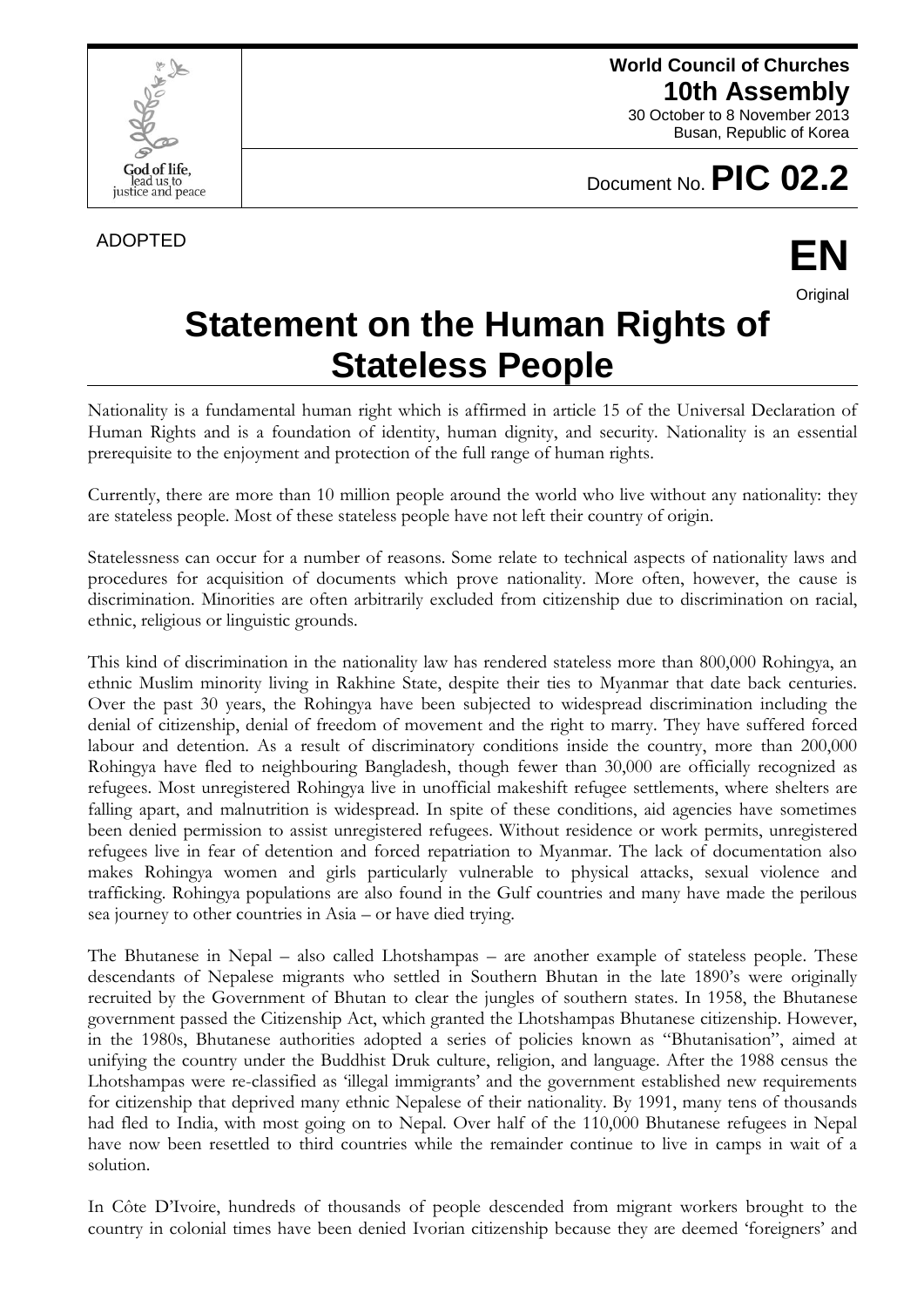not eligible for nationality. This discriminatory treatment was a root cause of the continual conflict there. The government is now taking steps to resolve the situation of many of the people affected.

The 2004 Dominican government General Law on Migration put an end to the automatic right of Dominican nationality to be granted to Dominicans of Haitian descent. The law was applied retroactively, turning all children born of Haitian immigrant parents, who had arrived in the country 50 or 60 years back, stateless. Amendments to the constitution of the Dominican Republic in 2010 established new standards of citizenship along the same lines. Recently, on 23 September 2013, the constitutional court of the Dominican Republic has declared that the children of undocumented Haitian migrants in the country, even those who were born on Dominican soil decades ago, are no longer entitled to citizenship. This situation is now affecting the status of tens of thousands of people in the Dominican Republic who have never been part of any other nationality. This ruling denies Dominican nationality to anyone born after 1929 who does not have at least one parent of Dominican blood.

In addition to being often stigmatized and discriminated against, a great number of Roma people scattered in different European countries are stateless. Their lack of nationality, and therefore of identity documents and of administrative existence, hinders their access to basic human rights such as education and health services, registration of birth or marriage, etc., and increases their vulnerability to continued marginalization.

With regard to the Russian-speaking population in Latvia, although a Russian minority existed on the territory before Soviet times, approximately half a million former Soviet citizens who found themselves on Latvian territory were rendered stateless by being deemed "non-citizens" by Latvia's 1994 citizenship law.

Statelessness can also arise when citizenship laws do not treat women and men equally. Over 25 countries in Africa, Asia, the Americas and the Middle East continue to prevent mothers from passing their nationality on to their children on an equal basis as fathers. Where fathers are stateless, absent, or unable to confer their nationality to their children, these children are left stateless.

State succession is also a cause of widespread statelessness where individuals fail to secure citizenship in successor states. For example, when the former Soviet Union, Yugoslavia and Czechoslovakia broke up, large numbers of people throughout Central and Eastern Europe, Central Asia and the Balkans became stateless. Migrants and marginalised ethnic and social groups were most affected.

Stateless people are present in every region of the world. Many migrants become stateless after they have left their countries and find themselves stranded – without nationality – through no fault of their own. Several thousand people from Myanmar, the former Soviet Union and Yugoslavia and many other places are stateless in the United States. The fact that they are stateless and thus unable to travel to and reside legally in another state does not give rise to protection under U.S. immigration law. It is therefore almost impossible for people without nationality to obtain residency or citizenship in the United States unless they are recognized as refugees. Many end up in immigration detention where they can remain for prolonged periods – even though there is no hope of them travelling to any other country.

Similar hardships caused by statelessness are faced by a range of populations around the world, including children of Haitian descent in the Caribbean, or people known as "bidoon" who did not acquire nationality when Kuwait achieved independence. This being said, some countries, such as Zimbabwe, have made efforts and have tried to address the issue of statelessness through legislation change.

Stateless people live in a situation of legal limbo. Without protection from any state, stateless people are often exploited and – particularly women and children – may be more vulnerable to smuggling, harassment, and violence. Since they are not recognized and registered as citizens of any country, stateless people are also denied concomitant rights such as the right to reside legally, to register the birth of a child, to receive education and medical care and to access formal employment and housing. Stateless people are also often not allowed to own property, to open a bank account, or to get married legally. Stateless people face constant travel restrictions as well as social exclusion. Due to the lack of citizenship in any country,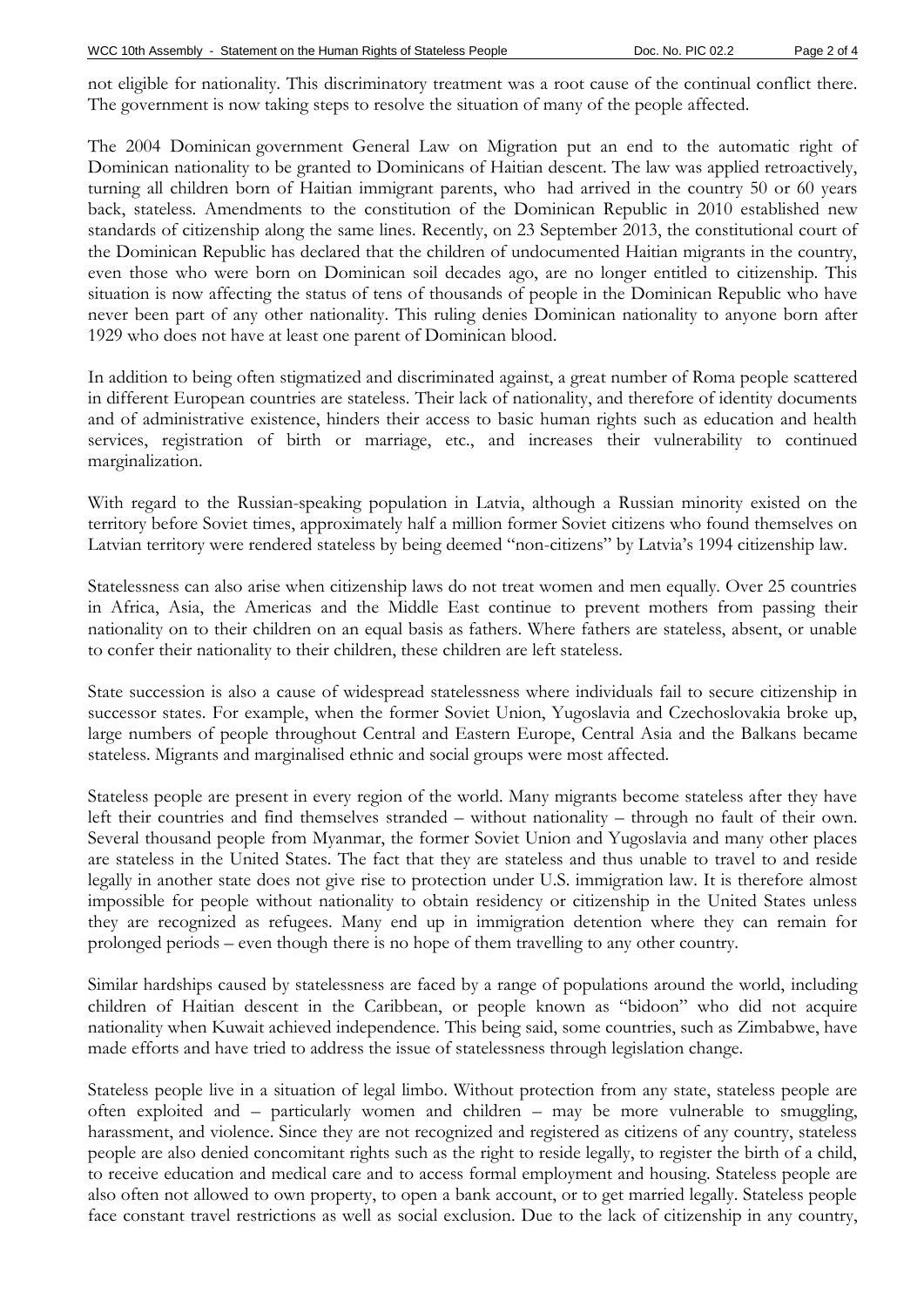our stateless sisters and brothers face numerous daily hardships – needless separation from their families, and fundamental uncertainty about what their lives might hold or the ability to pursue their hopes and ambitions.

As a result, not only are stateless persons denied their rights and faced with living in limbo, but their situation is rarely recognized by mainstream society. The feeling of being invisible leads to a debilitating sense of desperation. As a result of their plight, many stateless persons are forced to cross international borders and become refugees.

Because states have the sovereign right to determine the procedures and conditions for acquisition and loss of citizenship, statelessness and disputed nationality can ultimately only be resolved by governments. State determinations on citizenship must, however, conform to general principles of international law enshrined in the 1961 Convention on the Reduction of Statelessness and human rights treaties such as the Convention on the Rights of the Child which set out basic rights such as the right of every child to acquire a nationality and the principle of non-discrimination. The 1954 Convention relating to the Status of Stateless Persons establishes standards of protection for stateless persons. Together, these treaties establish the international framework for the protection of stateless people and for the prevention and reduction of statelessness.

The church's engagement with human rights has a long theological tradition. The underlying theological assumption of active concern for those who are suffering is the belief that all people created by God constitute an inextricable unity. Solidarity and compassion are virtues that all Christians are called to practice, regardless of their possessions, as signs of their Christian discipleship. Compassion and care for one another and acknowledging the image of God in all humanity is at the core of our Christian identity and an expression of Christian discipleship. Humanitarian conduct is an essential part of the Gospel. We are instructed in Micah 6:8 to "do justice." And the commandment of love, the greatest commandment of our Lord Jesus Christ, is to love God and to love one another.

The word of God cautions the Hebrew people: "You shall not wrong a stranger or oppress him, for you were strangers in the land of Egypt." (Ex. 22:21). Jesus through the Nazareth Manifesto in Luke 4:18-19 also gives expression to God's reign of justice, liberation, and well-being of all. His parable of the judgment of sheep and goats also draws pointed attention to being in solidarity with people who are discriminated, marginalized and suffering (which would include stateless people and minority groups): "I was hungry and you gave me food, I was thirsty and you gave me drink, I was a stranger and you welcomed me, I was naked and you clothed me, I was sick and you visited me, I was in prison and you came to me."(Matt.25:35-36).

These biblical and theological bases motivate us as churches and Christian bodies to express our Christian commitment and to be engaged in our prophetic witness to speak for the rights of those who are voiceless and marginalized as stateless people. The Christian family, therefore, ought to take up the plight of stateless persons as this struggle reflects our cardinal universal principles and values: that a human being has the right to life, liberty and security; the right to education, equal protection under the law, and to be free from slavery and torture; the right to freedom of thought, conscience, and religion, and to freedom of opinion and expression; and the right to a nationality. Stateless persons are denied all of these rights and are unrecognized by any nation.

## **Expressing deep concern on the plight of stateless people around the world, the 10th Assembly of the World Council of Churches meeting in Busan, Republic of Korea, from 30 October to 8 November 2013, therefore:**

- **A. Affirms** that the right to life, security and basic human rights are fundamental universal principles and values that every human being is entitled to;
- **B. Recognizes** that the denial of nationality is a major violation of human rights which affects people in every region;
- **C. Encourages** churches to raise awareness of the situation of stateless people living in their countries and around the world and to advocate for the protection of their human rights;